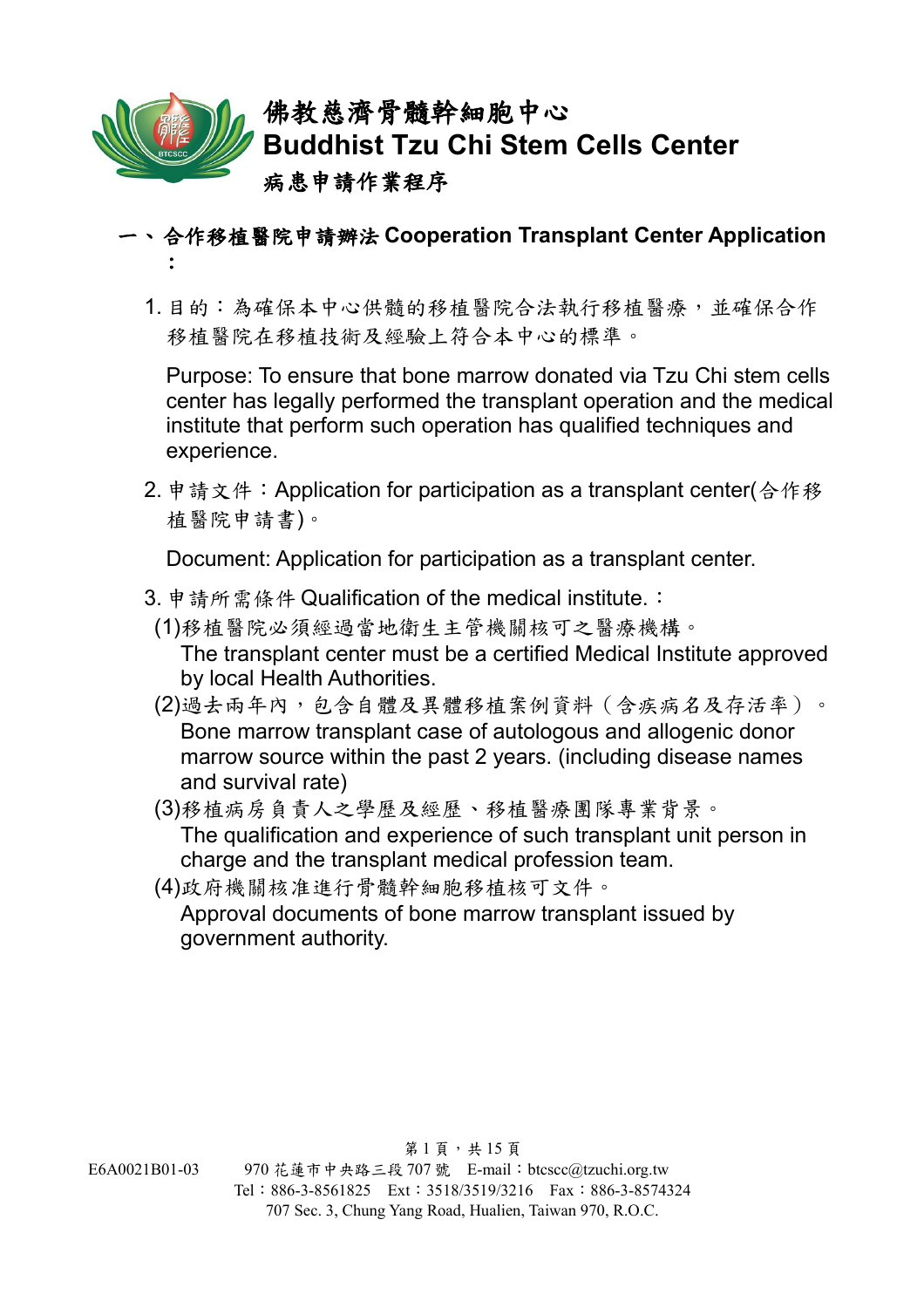

4. 注意事項:本中心僅供髓給合作移植醫院。若尚未成為本中心合作移 植醫院者,於本中心為病患配對到合適的捐贈者,可以要求捐贈者進 行 HLA 配型複檢時,同步進行合作移植醫院的申請程序,以便為病患 爭取移植時效。

Notice points: Tzu Chi stem cell center solely supply donor's bone marrow to the cooperative transplant center. In case of the institute has yet to establish the cooperation partnership, Tzu Chi stem cell center is willing to accept the application while patient has found a match and undergoing a HLA matching confirmation exam. This may be more efficient for patient's sake of receiving the transplant.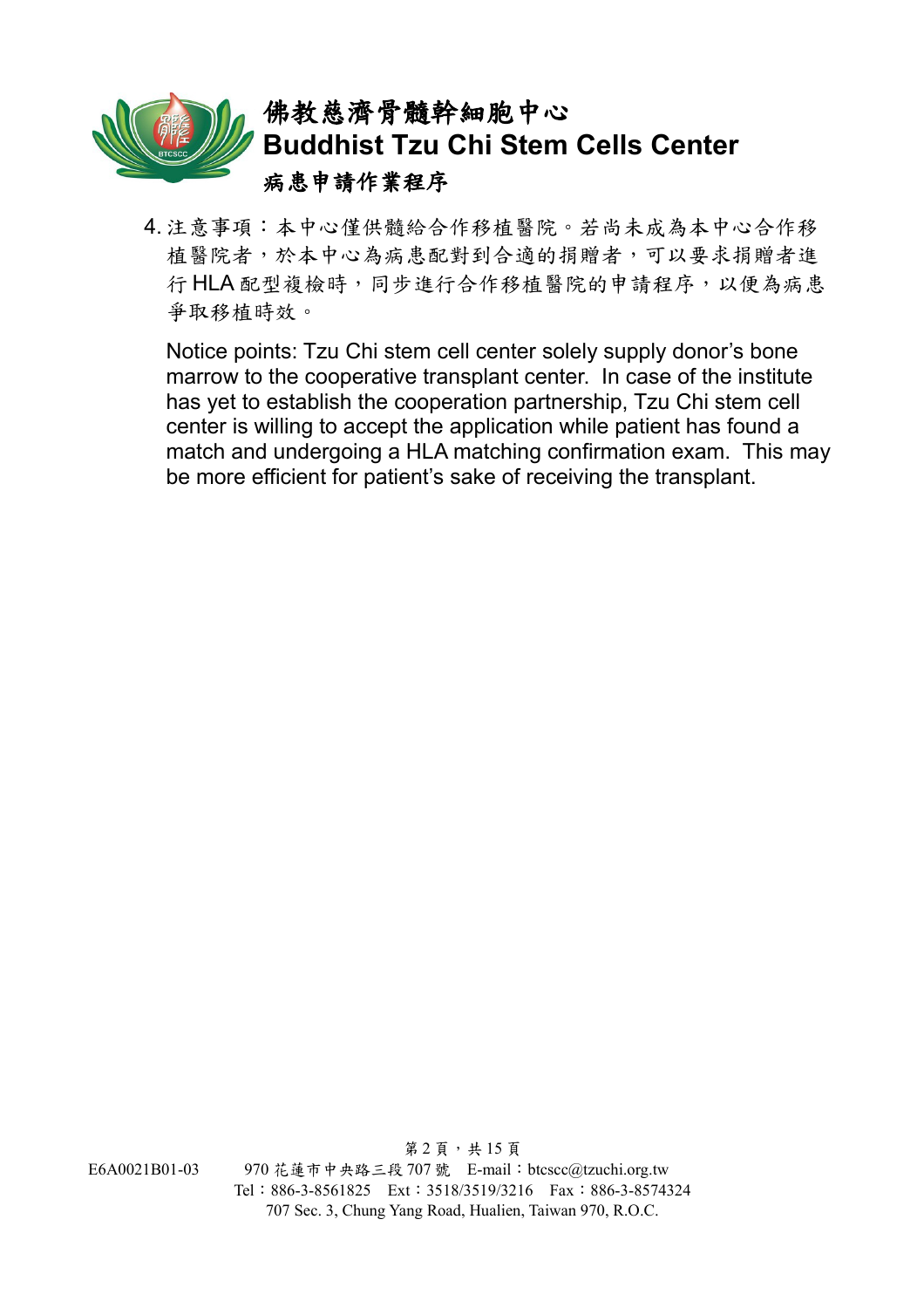

#### 二、移植醫院及骨髓資料庫為病患進行非親屬配對注意事項:

#### **Important Notes for Transplant Center/ Registry to apply an unrelated search request for the patient**

#### 1. 初配階段 Preliminary Matching Stage

- (1)非正式配對 Informal Matching:
	- ①目的:協助初步了解病患與本中心捐贈者的潛在配型相合人數。 Aim: To assist the applicant gaining the initial understanding of the quantity of potential matching donors from our center with the patient.
	- ②申請條件:任何人皆可提出非正式配對的申請。

Application Requirements: Anyone can file a preliminary matching request.

③申請文件:檢附病患之 HLA 檢驗報告,須有 A、B、DR 三個位點 (Locus),解析度(Resolution)不拘。

Application Documents: Examination report of the patients HLA examination, which must contain A, B and DR three locus, regardless of resolution.

④申請方式:請註明申請聯絡人姓名與聯繫方式並將上述之檢驗報告 用電子郵件或傳真至本中心。

Application Methods: Please put down the applicants name and contact information, and sent the above-mentioned examination reports through e-mail or fax to Tzu Chi Stem Cells center.

- (2)正式配對 Formal Matching:
	- ①目的:提供主治醫師非親屬捐贈者的 HLA 配型及配對結果以便後續 配對程序的進行。

Aim: To provide the patients doctor with unrelated donors HLA typing and its matching result for further matching process.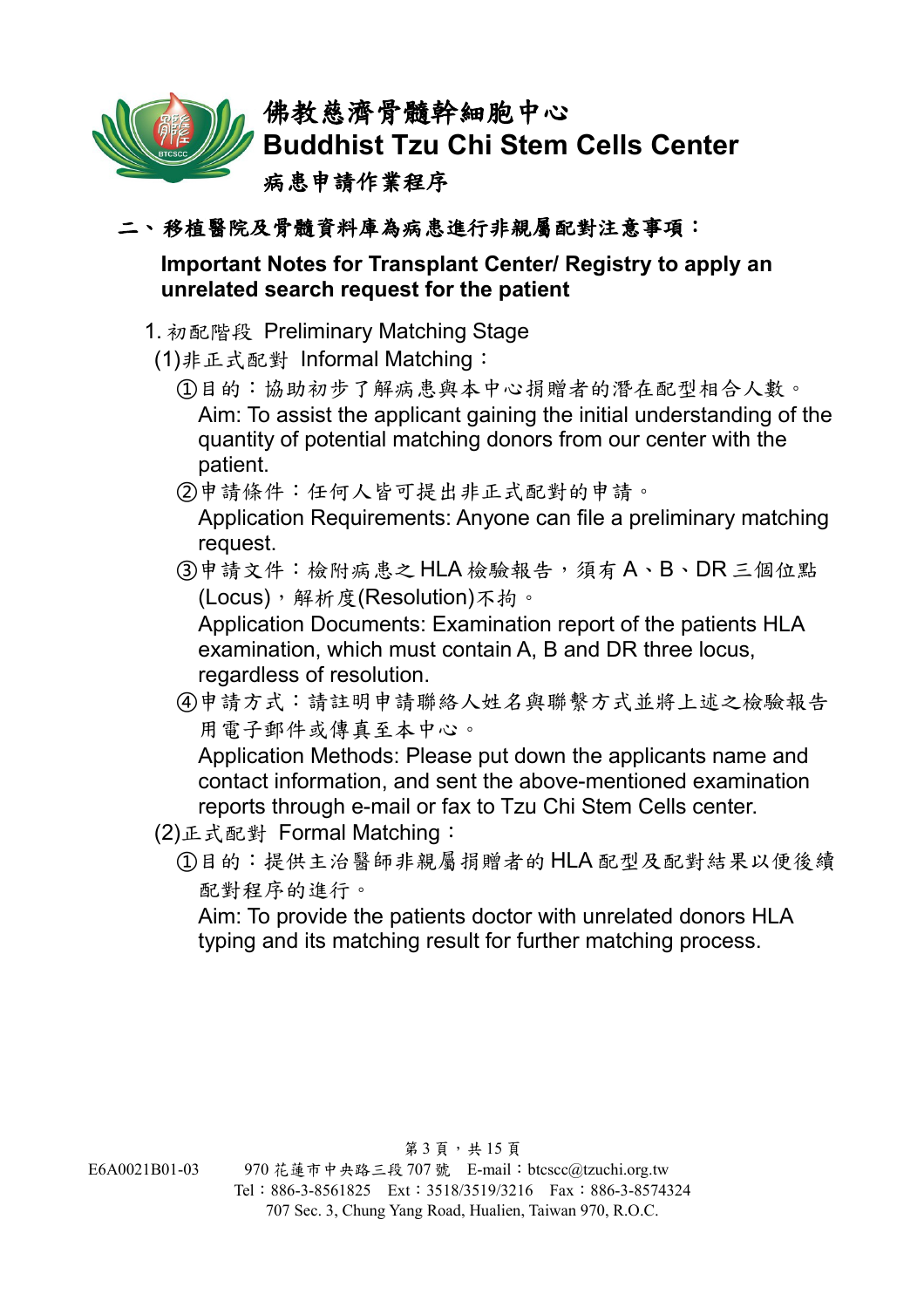②申請條件:病患與其主治醫師確認要進行非親屬間的造血幹細胞移 植後,由骨髓資料庫或移植醫院醫師提出申請。

Application Requirements: Application either from the registry or the doctor of the transplant center once the patient and his doctor confirmed to proceed the unrelated stem cells transplantation.

③申請文件:病患配對申請表(Preliminary Search Request Form)、 研究同意書及相關規定文件。

Application Documents: Patients Preliminary Search Request form, letter of authorization for research and related documents.

④申請方法:請將申請文件備齊後用電子郵件或者傳真傳送至本中心 Application Methods: Please fax all above-mentioned documents to our center. (Please see Note)。

⑤注意事項:本中心提供造血幹細胞標準為:造血幹細胞捐贈者 HLA-A,-B,-DRB1 低解析度配型與病患達到 5/6 相合。臍帶血 HLA-A,-B,-DRB1 低解析度配型與病患達到 4/6 相合。 Points of Attention: The standards of the center on providing stem cells are as below: Stem cells donors HLA low resolution must reach 5/6 matched with the patients. HLA low resolution of umbilical cord blood matching must reach 4/6.

- 2. 啟動捐贈者配對程序 Initiating Donors Matching Process
- (1)目的:聯繫捐贈者並確認捐贈者捐贈意願及健康篩檢後抽取捐贈者血 樣進行配型複檢(Confirmatory Test,簡稱 CT)及感染性疾病檢測 (Infectious Disease Markers, 簡稱 IDMs)。 Aim: Contact the donor and ensure donors willingness on donation. Extracting second blood sample has to be done after the health screening for the Confirmatory Test (CT) and test of Infectious Disease Markers (IDMs).
- (2)申請條件:由骨髓資料庫或合作移植醫院的主治醫師提出啟動配對程 序。

Application Requirements: The registry or the doctor of the transplant center can initiate the matching process.

(3)申請文件 Application Documents: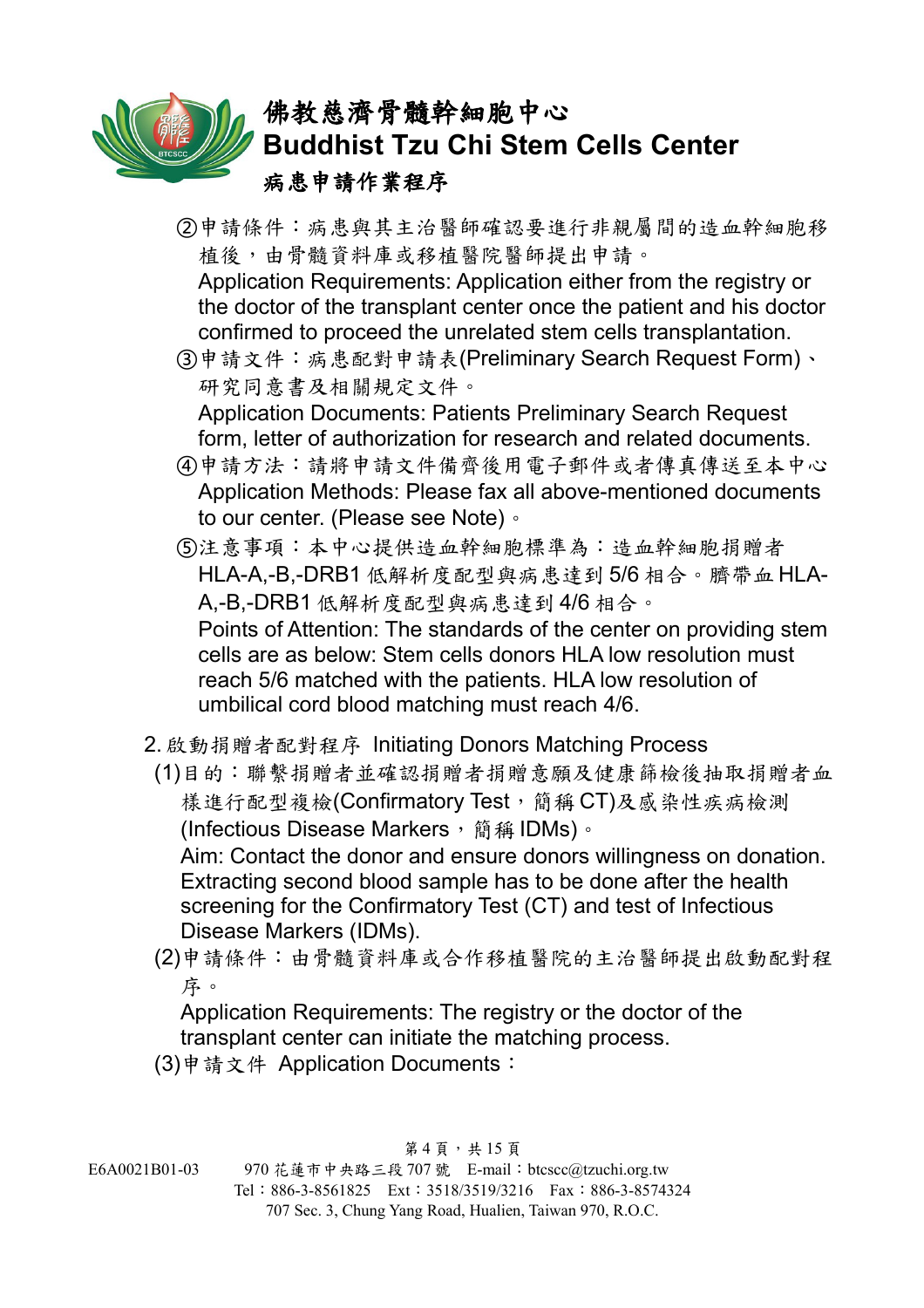

- ①可回傳配對報告表,註明捐贈者編號、需檢驗位點等相關文件。 Returning the preliminary results and indicating donor ID, typing to be tested as request.
- ②如需指定非本中心 HLA 實驗室者,請填 Sample Shipment Request Form,並註明捐贈者編號、需檢驗位點及指定 HLA 檢驗 實驗室的相關文件。

When request blood samples shipping to transplant center's cooperative lab, please fill out Sample Shipment Request Form, which states the donors ID, locus of examination and designated HLA examination laboratory.

- (4)申請方式:請將申請文件備齊後用電子郵件或者傳真傳送至本中心。 Application Methods: Please e-mail or fax all the documents to our center.
- (5)注意事項 Points of Attention:
	- ①本中心所進行的捐贈者血樣複檢(CT)為高分辨(High Resolution)的 HLA-A,-B,-C,-DRB1 四位點的檢驗。並同時進行感染性疾病檢測 (IDMs)。

The CT of the donor processed by BTCSCC is a High Resolution examination of HLA-A, B, DRB1 three locus, plus the test of IDMs.

②寄送捐贈者血樣至指定的 HLA 實驗室:需填寫 Sample Shipment Request Form,並回覆捐贈者檢驗配型結果。CT 血樣的總採集量 上限為 30 ml。

A Sample Shipment Request Form must be filled out if the donors blood sample is to be sent to the designated HLA laboratory, and the testing result must be returned to BTCSCC by the transplant center. The total collection of CT blood samples is limited to 30 ml.

③感染性疾病檢驗(IDMs)的有效期限為 30 天。

The validity of IDMs is 30 days.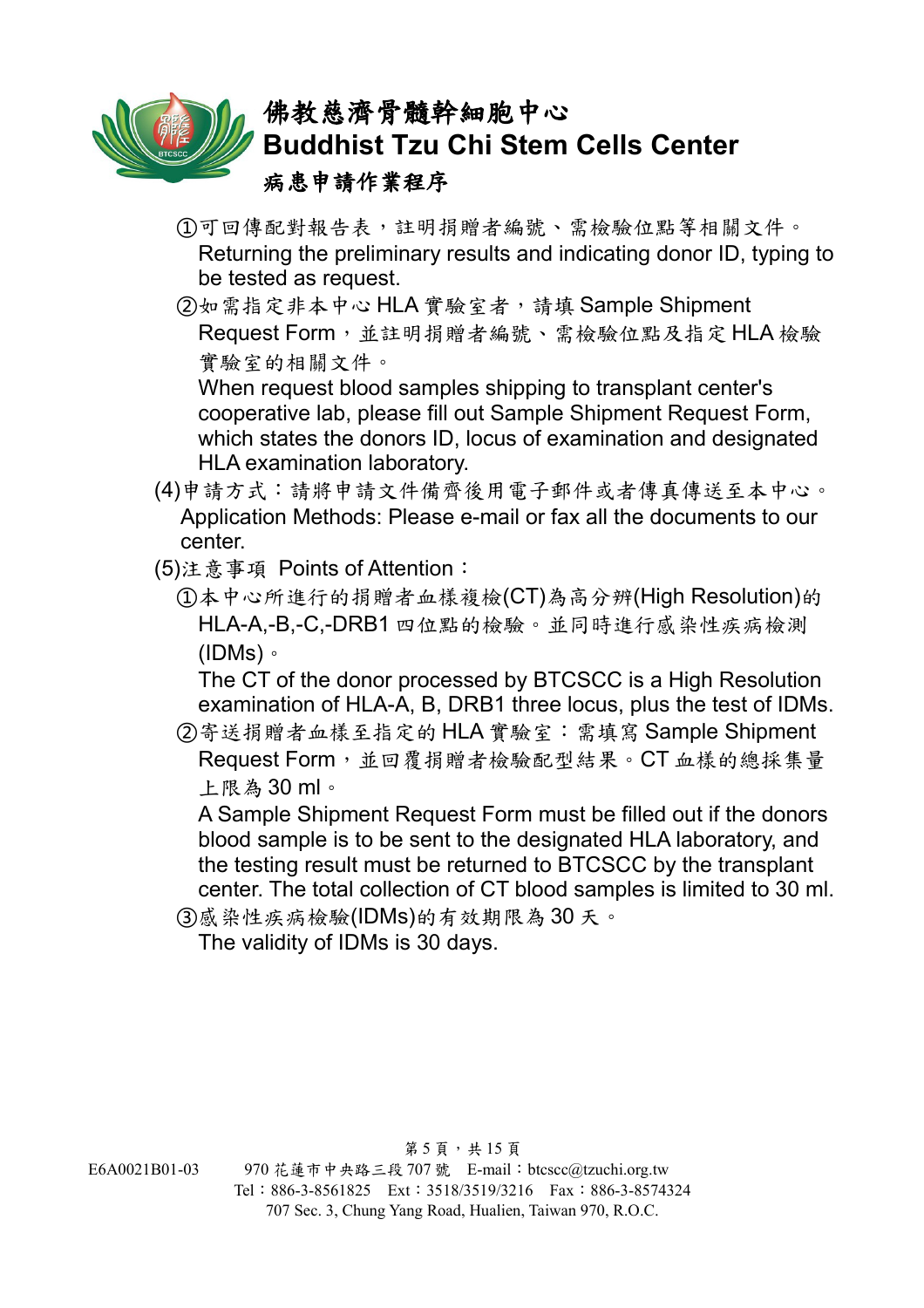

勾選捐贈者進行身體檢查前,捐贈者需完成 **C** 檢驗 台灣病患:經簽約移植醫院勾選的前五位捐贈者進行 **CT(A**、**B**、**DRB1)**或 **DRB1** 費用由本中心吸收,**C** 位點檢測,本中心 則僅優免一位捐贈者進行。其餘 **C** 與 **DQB1** 或其它位點需由病患依據 本中心收費標準付費。若勾選超過五位優免捐贈者時,每位捐贈者的 檢驗費用須由病患依據本中心收費標準付費。

**Starting from 2010/01/01, before the donor is selected for PE, C loci test must be finished testing.**

**Taiwan patient: The fee for the first 5 matching donors chosen by the contracted transplant centers to do CT (A, B, DR) or DR is covered by Tzu Chi Stem Cells center. Patient has to pay for the exams of Cw or DQB1 or other loci according to the centers fee schedule. If more than 5 matching donors are chosen, each extra donors examination expense will need to be paid by the patient according to our centers fee schedule.**

- 3. 捐贈者身體檢查程序 Donors Health Check-Up Procedure
- (1)目的:在回覆捐贈者配型複檢報告及感染性疾病檢測報告後,若主治 醫師確定要採用該位捐贈者進行造血幹細胞捐贈時,為確保捐贈者的 健康並評估適宜的捐贈方式,安排捐贈者身體檢查。 Aim: After receiving donors CT and infectious disease makers (IDMs) report, if the doctor decided to choose this donor for SC donation, then the donor must be arranged for a health check-up in order to ensure the donor is in a good condition.
- (2)申請文件 Application Documents:
	- ①身體檢查申請表(Work-up Request Form) Work-up Request Form.

第6頁,共 $15$ 頁 E6A0021B01-03 970 花蓮市中央路三段 707 號 E-mail:btcscc@tzuchi.org.tw Tel:886-3-8561825 Ext:3518/3519/3216 Fax:886-3-8574324 707 Sec. 3, Chung Yang Road, Hualien, Taiwan 970, R.O.C.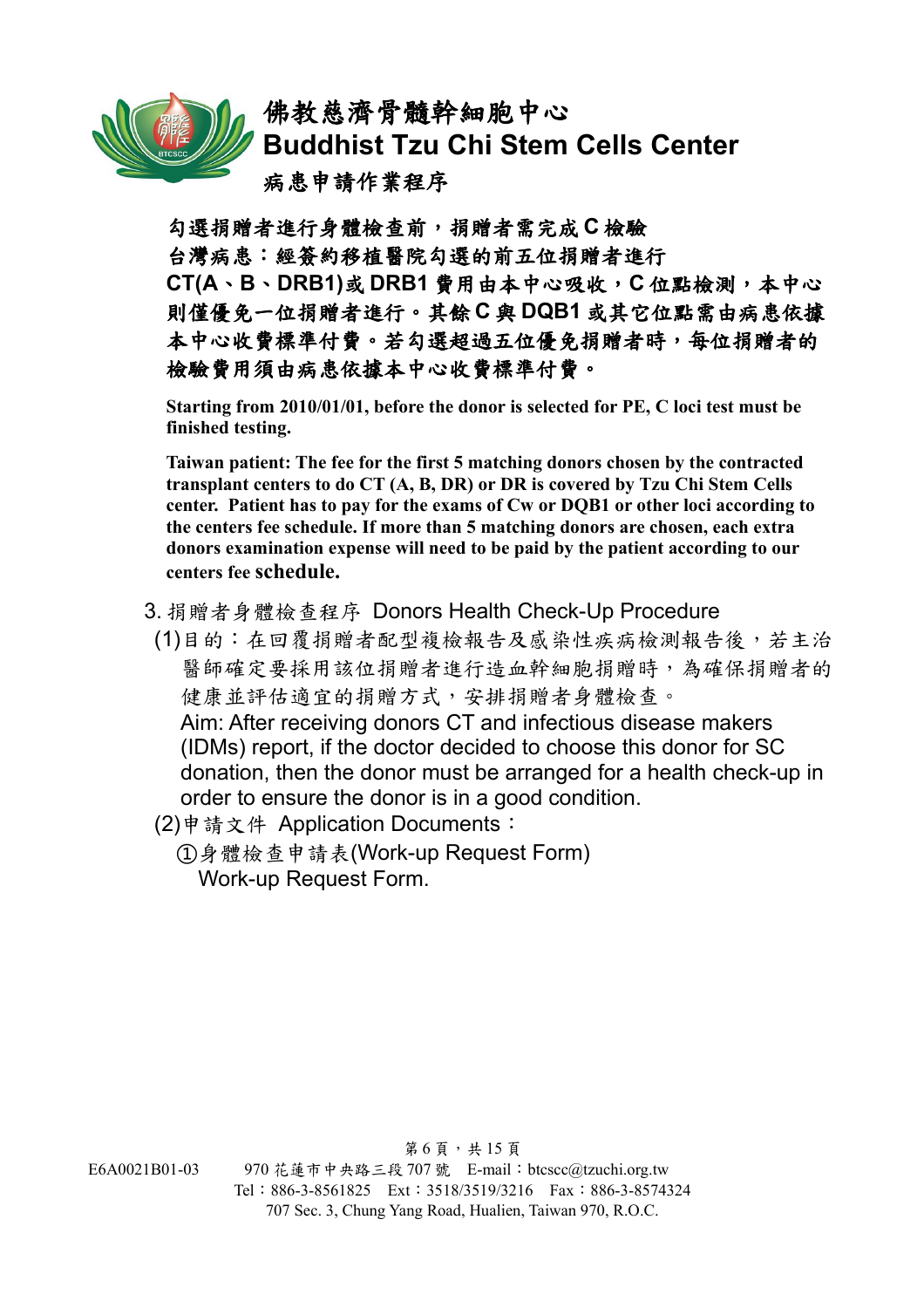

(3)方式:請主治醫師備齊填寫完備的表單後,用電子郵件或者傳真傳送 至本中心。

Application Methods: Patients doctor is asked to prepare and fill in all the forms and send to our center by e-mail or fax upon completion.

- (4)注意事項 Points of Attention:
	- ①捐贈者是否適合捐贈由本中心醫務主任做最後核定。 The Medical Director of BTCSCC will have the right of final approval on whether or not the donor is suitable for donation.
	- ②不論捐贈者身體檢查結果顯示該捐贈者是否適合進行造血幹細胞捐 贈,已產生的身體檢查費用皆須請病患支付。

Regardless to donors health check-up results on the suitability of SC donation, all the expenses generated from the health check-up must be paid by the patient.

- ③女性捐贈者進行身體檢查時,會加做血清驗孕。若發現捐贈者懷孕 了,將即刻回覆移植醫院捐贈者最快能夠捐贈的日期。 When a female donor undergoes health check-up, a blood serum pregnancy test will also be done. The earliest possible date of donation will be drawn up and reply to TC immediately if the donor is pregnant.
- ④本中心捐贈者身體檢查報告有效期間為 6 個月。另外本中心將於身 體報告有效期限提前一個月告知移植醫院並詢問是否繼續進行,若 移植醫院於一個月內未回覆,本中心將此捐贈者結案,提供給其他 需要之患者。

The health check-up report issued by Tzu Chi Stem Cells center is valid for 6 months. We will inform the TC one month before the validity expired, and inquire if TC want to continue this case. If TC did not reply in that month, we shall close the donor case in order to provide for other patients.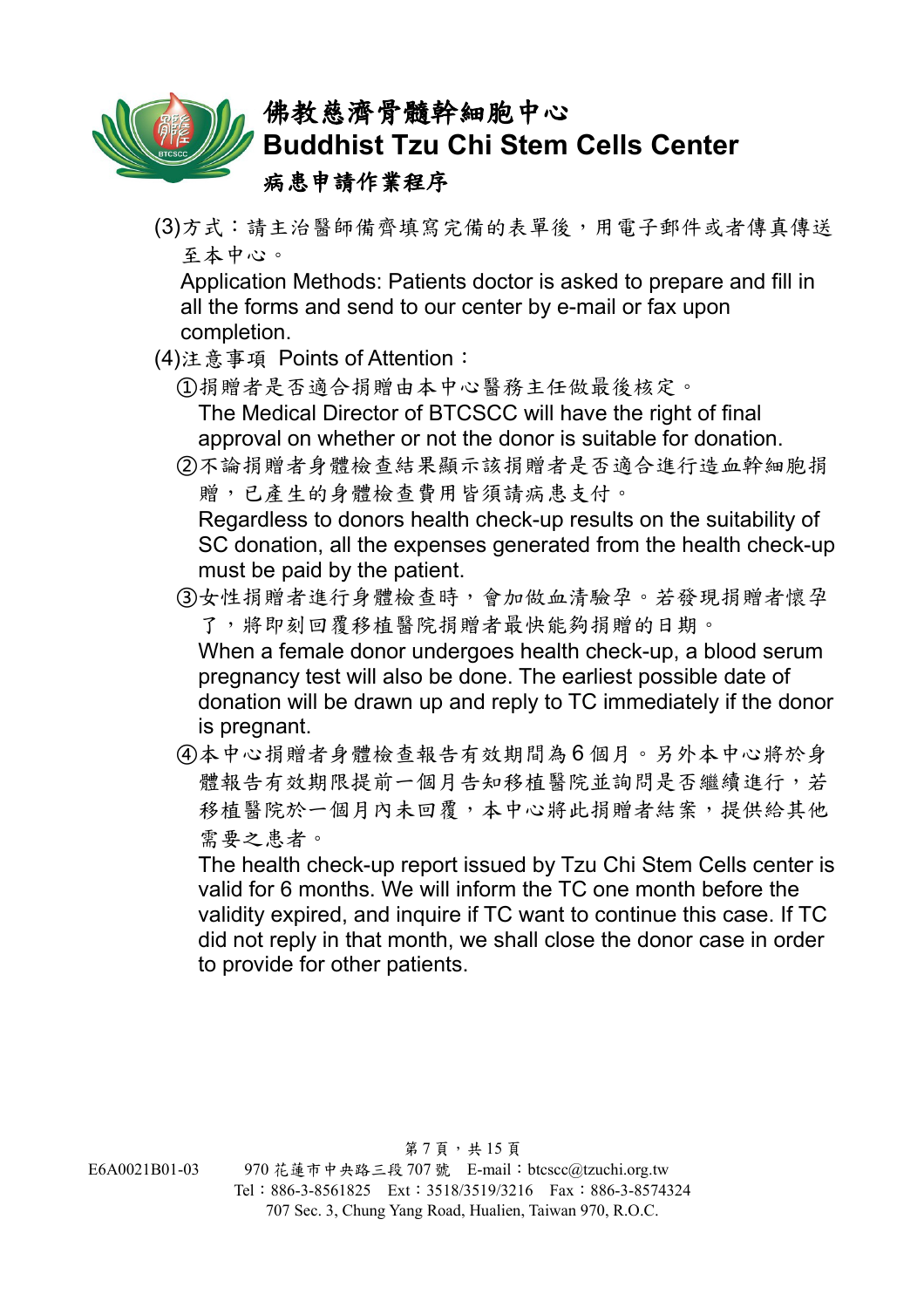

4. 捐贈者造血幹細胞採集程序 Procedure of collecting donors stem cells (1)目的:採集捐贈者造血幹細胞以植入病患體內。

Aim: Collecting donors stem cells for transplant to the patient.

(2)所需文件 Application Documents:

①Donor Final Clearance Donor Final Clearance Report

②Prescription for Mobilized Stem Cells Collection

Prescription form for bone marrow or mobilized stem cells product (3)申請方式:在中心同仁回覆捐贈者體檢報告後,由骨髓資料庫或移植 醫院對可進行造血幹細胞捐贈的捐贈者提出啟動捐贈程序。請骨髓資 料庫或移植醫院主治醫師將填寫完整的上述兩種文件用電子郵件或者 傳真傳送至本中心。

Application Methods: After receiving the health check-up report of the donor from BTCSCC, the registry or the transplant center can initiate the donation procedure for the qualified stem cells donors. The registry or the transplant centers doctor must complete the above-mentioned 2 documents, and sent to our center by e-mail or fax.

- (4)本中心捐贈者幹細胞採集標準 Tzu Chi Stem Cells Centers Collection Standards:
	- ①骨髓:以受贈者或捐贈者體重較輕者為基準,若病患體重未達 30kg,則以 30kg 計。依基準體重(kg)x 20 x 0.22 為總有核細胞數 標準。

Bone Marrow: The body weight is based on the lighter of weight of the donor or the bone marrow recipient. If the patients body weight is less than 30 kg, 30kg will be used as criterion. Standard total Nucleated Cells counts is based on the body weight(kg) x 20 x 0.22.

②週邊血:受贈者體重(kg) x 5 x 10<sup>6</sup>為要求週邊血幹細胞 CD34+細胞 數的標準。

PBSC: Recipients body weight (kg) x 5 x 10^6 is the standard for requesting PBSC CD34 + cells count.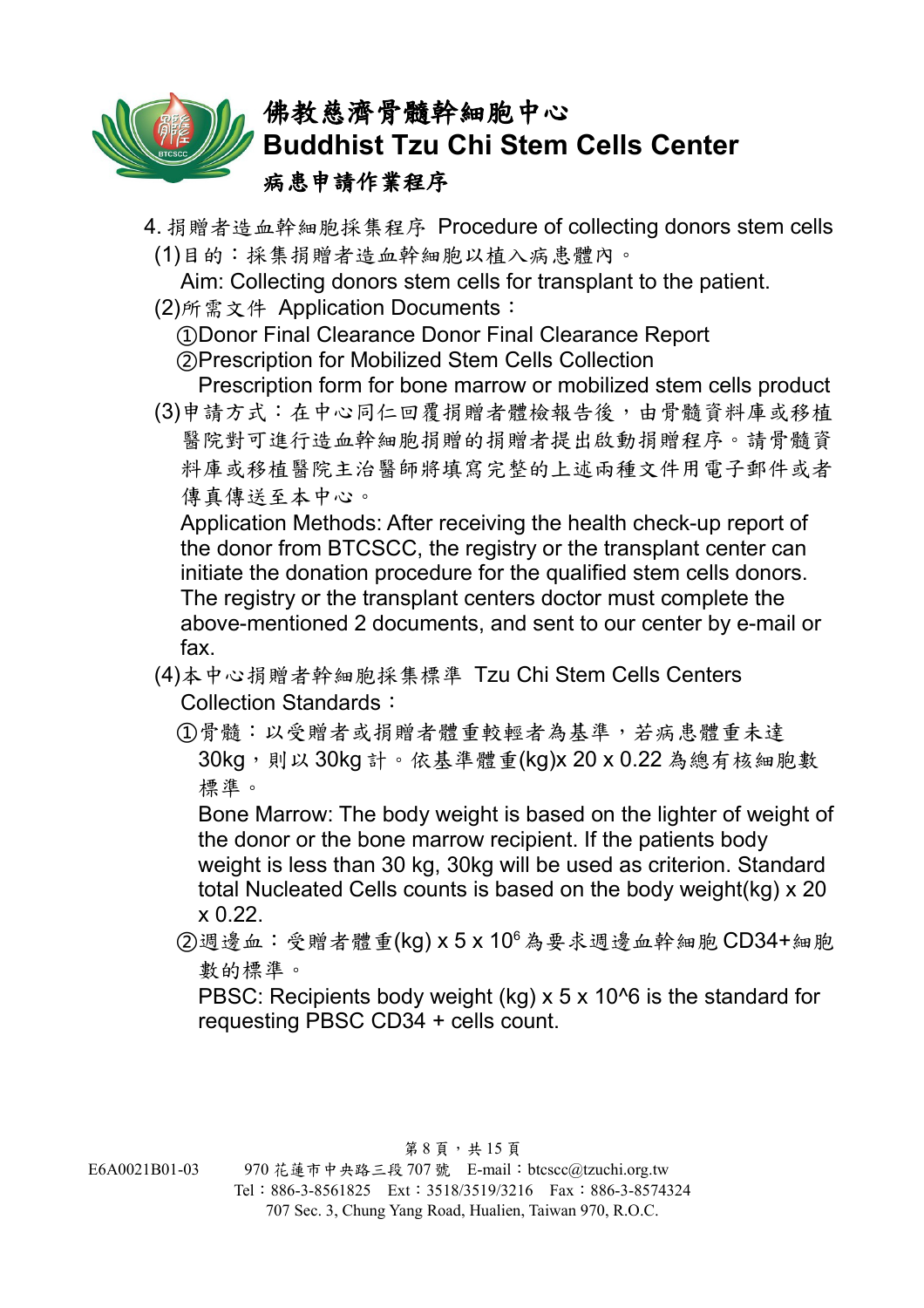(5)確認取髓移植日期後,請提供取髓人員的航班,以便安排取髓行程。 本中心配對小組同仁在與取髓人員交接時,會備妥通關用文件,以便 取髓人員完成取髓工作。

Picking up marrow: Please provide the itinerary of the courier after picking up date and the transplanting date have been confirmed, so we can arrange the collecting schedule. Search Unit staff will prepare all clearance documents for the courier to pick up the marrow.

- (6)注意事項 Points of Attention:
	- ①本中心所有 Pre-collection Sample 血量加總以 50 ml 為限。若移植 醫院對捐贈者在進行造血幹細胞採集時,有特殊血品需要,例如: 血漿(plasma),請於 Prescription Form 特別註明。

The maximum pre-collection blood sample is limited to 100ml. Should the transplant center need special blood samples during the collection of HSC, such as plasma, please make a special note on the Prescription form.

②幹細胞採集時血樣(Blood samples at time of collection)的血量加總 上限為 20ml。

Total blood samples at time of collection are limited to a maximum of 20ml.

③凡造血幹細胞移植作業,皆應遵循國際幹細胞移植標準作業規範尊 重捐贈者愛心,其捐贈之造血幹細胞只限用於治療受贈者致命之疾 病並得於幹細胞採集後48小時之內輸入病患體內,不得擅自應用 於研究或其他非治療性之用途。

All hematopoietic stem cell transplantation operations should follow the international stem cell transplantation standard operating procedures to respect the donor's love. The donated hematopoietic stem cells can only be used to treat the fatal diseases of the recipients and can be imported into the patients within 48 hours after stem cell collection. Do not apply to research or other non-therapeutic uses.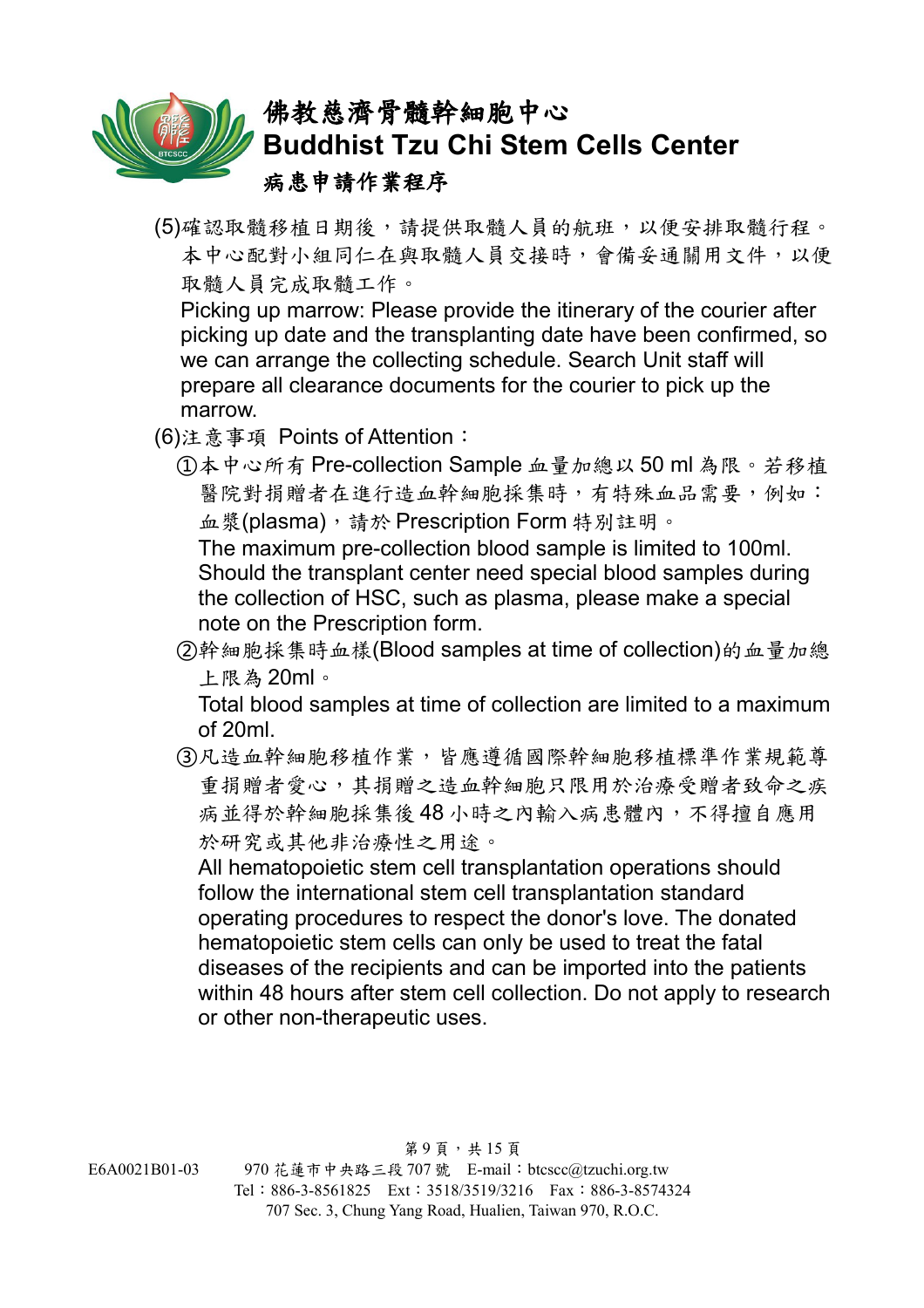

- 5. 受贈者術後追蹤 Recipient post-operation follow-up
	- (1)目的:為了解受贈者在完成造血幹細胞移植後的恢復情形,也可以知 道本中心供髓的品質是否兼顧國際標準及國內外移植醫院在幹細胞移 植上的需要。

Aim: To understand the recovery status of the recipient after HSC transplantation, while checking if the quality of our Marrow meets the International Standard and the requirement of the HSC transplantation in both domestic and overseas TC.

(2)作業用表單:幹細胞移植術後追蹤(Stem Cell Transplantation Follow-Up)表。

Use the form "Stem Cell Transplantation Follow-up" as postoperation follow-up periodically after transplant.

- (3)追蹤時程:受贈後一百天、一年、二年、三年、五年、七年 Follow-up period: 100 days, 1 year, 2 years, 3 years, 5 years, and 7 years.
- (4)作業上注意事項 Points of attention in the process:
	- ①本中心承辦同仁在追蹤時程發送術後追蹤表後,從表單收取日起算, 請於一個月內完成。

Each follow-up report should be completed within 1 month starting from the day the form was received.

(2)請移植醫院醫師在完成填寫追蹤表後,再次確認資料完整性後,用 傳真或是電子郵件傳送電子檔的方式回覆。

Ask the Physician of the TC to confirm the completeness after filling up the form, then fax or e-mail back to us.

- 6. 再次捐贈 Subsequent donation
	- (1)目的:經主治醫師評估受贈者病情後需要捐贈者再次進行捐贈,以提 升受贈者移植成功率。

Purpose: to elevate the patient's transplant success rate when the attending physician assesses that the recipient requires a subsequent donation from the donor.

(2)啟動文件及啟動方式 Documents and method for initiating a subsequent donation: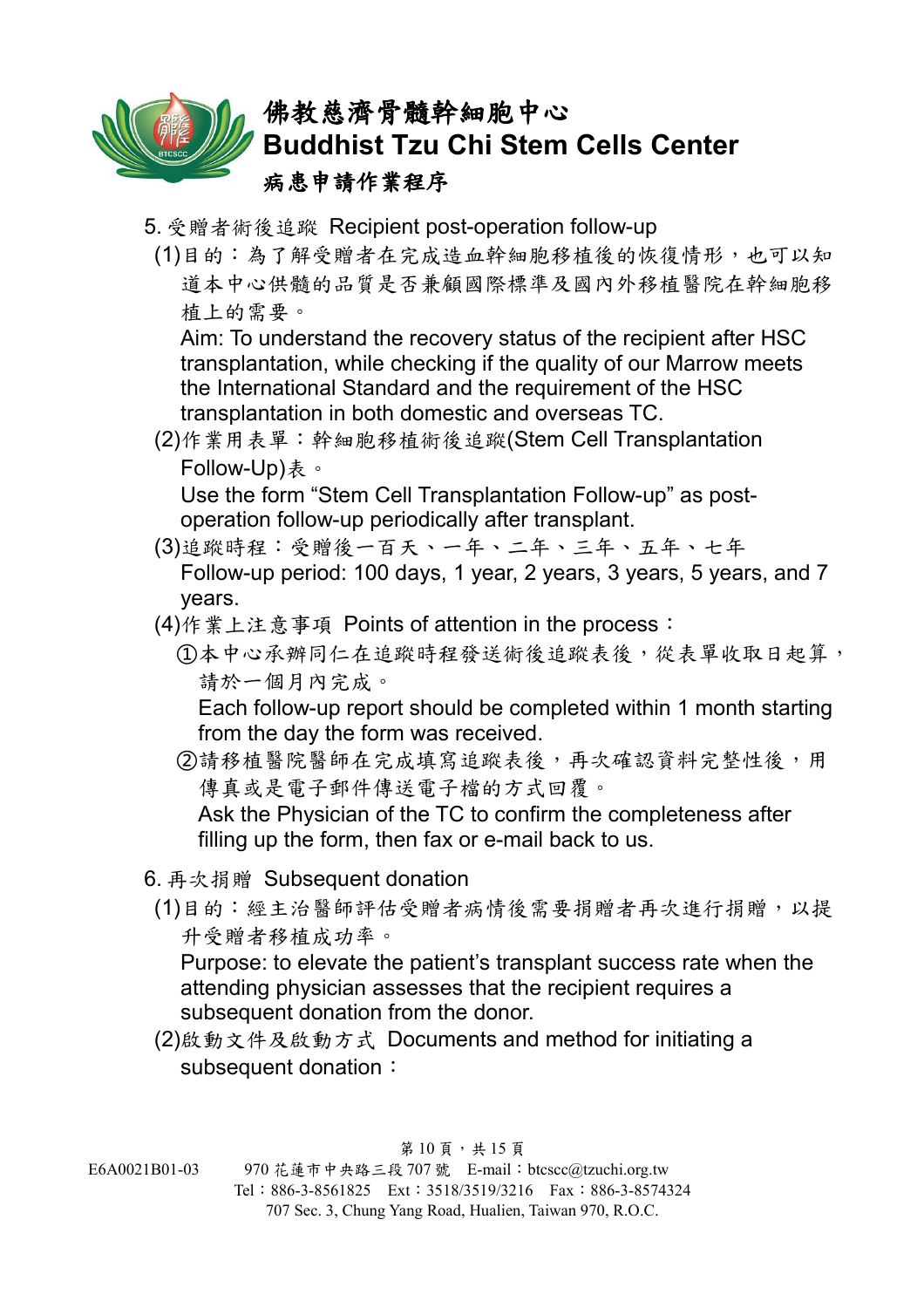

- ①請主治醫師詳細填寫再次捐贈申請(PREVIOUS TRANSPLANT HISTORY and FORMAL REQUEST for SUBSEQUENT STEM CELL COLLECTION)表後,用電子郵件或者傳真傳送至本中心。 The attending physician shall complete the Subsequent Donation Request form in detail and send it to the Center by e-mail or fax.
- ②由本中心醫務主任判定捐贈者是否適宜再次捐贈,並同時請捐贈者 中心(Donor Center)同仁詢問捐贈者意願,兩天內回覆移植醫院。 The Center's medical director will determine if the donor is suitable for the subsequent donation, then the staff from the Donor Center will inquire the donor for agreement to do the subsequent donation, and will reply the answer to the transplant center within two days.

| The Genter's chitena for subsequent domations is as follows $\cdot$ |                   |                                |                     |
|---------------------------------------------------------------------|-------------------|--------------------------------|---------------------|
|                                                                     |                   | 第一次捐贈<br><b>First Donation</b> |                     |
|                                                                     |                   | <b>Marrow</b>                  | <b>PBSC</b>         |
| 第二次捐贈<br><b>Second</b><br><b>Donation</b>                           | Marrow            | 12 星期<br>12 weeks              | 4星期<br>4 weeks      |
|                                                                     | <b>PBSC</b>       | 4星期<br>4 weeks                 | 不被執行<br>not allowed |
|                                                                     | 淋巴球<br><b>TCT</b> | 4星期<br>4 weeks                 | 4星期<br>4 weeks      |
|                                                                     | 全血<br>WB          | 12 星期<br>12 weeks              | 4星期<br>4 weeks      |

(3)本中心再次捐贈標準,如下表所示

The Center's criteria for subsequent donations is as follows:

第11頁,共15頁 E6A0021B01-03 970 花蓮市中央路三段 707 號 E-mail:btcscc@tzuchi.org.tw Tel:886-3-8561825 Ext:3518/3519/3216 Fax:886-3-8574324 707 Sec. 3, Chung Yang Road, Hualien, Taiwan 970, R.O.C.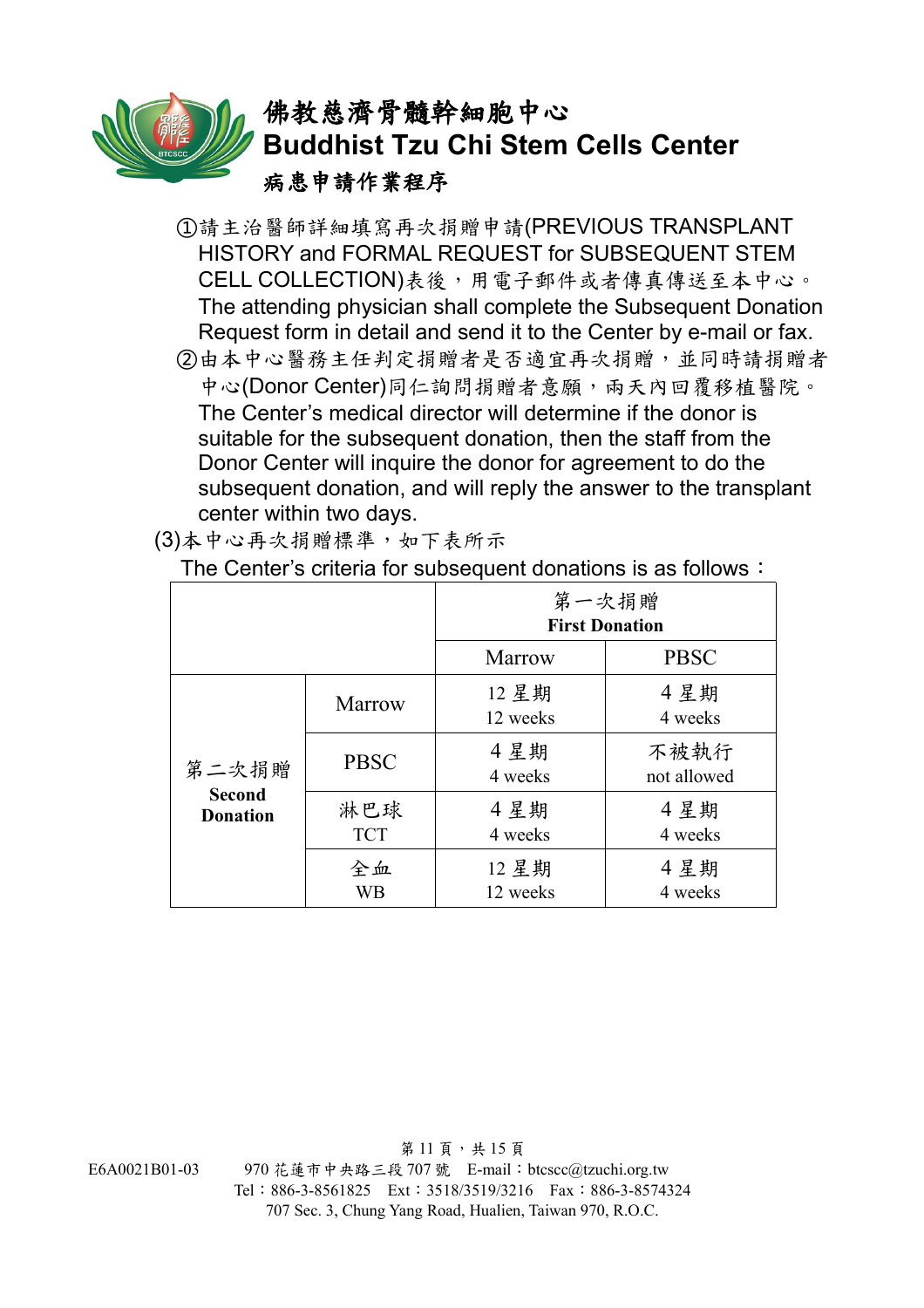

- (4)注意事項 Please note:
	- ①捐受贈者皆需符合本中心再次捐贈條件。 Both recipient and donor must meet the Center's criteria for subsequent donations.
	- ②捐贈者於再次捐贈時距離上次身體檢查超過 6 個月,將再次安排捐 贈者進行身體檢查。此項身體檢查的費用將發送收費通知單以便患 者匯款。

If the date for the subsequent donation is over 6 months from the date of the donor's last work-up, then the donor will undergo another work-up. A statement for the cost of this work-up will be sent to facilitate payment by electronic fund transfer.

- (5)捐贈者再次捐贈之政策 Policy for Donor Subsequent Donation:
	- ①維持一生只能捐贈三次(含骨髓、週邊血、淋巴球及全血),其中週 邊血捐贈僅能捐贈一次。

A donor may contribute to a maximum of three donations in a lifetime, regardless of the categories of the first donation and the second donation, but PBSC only once in a lifetime.

②一生最多只能捐贈骨髓二次。

A donor may donate Bone Marrow (BM) only twice in a lifetime.

- ③若是第二次捐贈是捐贈給第二個患者須間隔一年以上,若是第三次 捐贈時才捐贈給第二個患者,則必須間隔第二次捐贈三年以上。 If the second donation is for another recipient, then the donation must be at least 1 year apart. If the third donation is for another recipient, then the donation must be at least 3 years apart from the second donation.
- (6)再次捐贈必須是受贈者移植後有立即、急迫性之需要,方得由其主治 醫師以書面向本中心資料庫暨行政組提出申請,若為研究或其他非治 療性之用途則不予受理。

Subsequent donations must be an immediate and urgent need for the recipient to be transplanted, and the application must be submitted in writing to the Center's database and administrative group. If it is for research or other non-therapeutic purposes, it will not be accepted.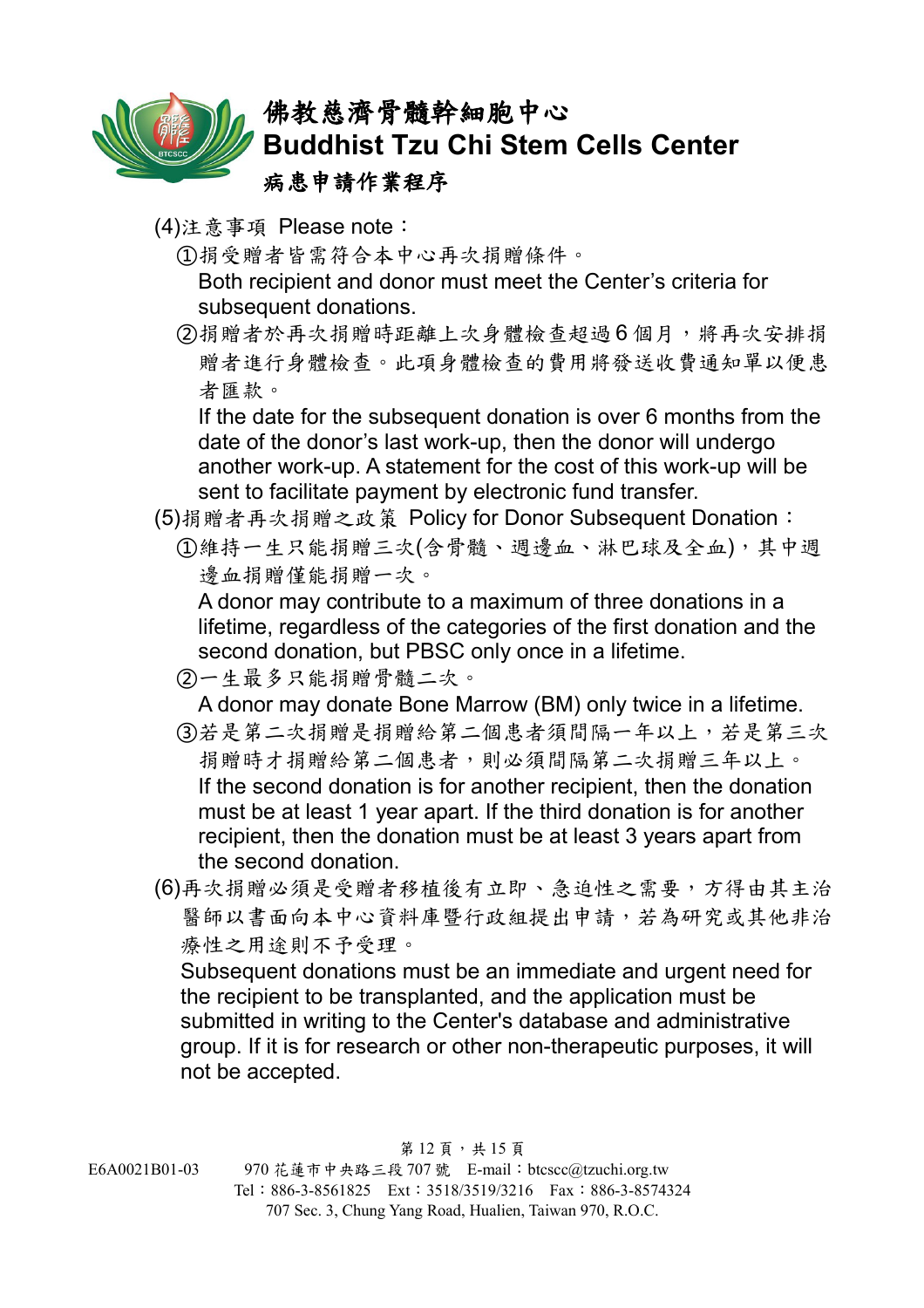- ①如因捐贈者為 Poor Mobilizer 導致幹細胞成品細胞數過低需進行再 次捐贈時,須間隔兩星期以上,方可詢問捐贈者再次捐贈之意願。 If the donor is Poor Mobilizer and the number of cells after the stem cells are too low to be re-donated, it must be more than two weeks before asking the donor to donate again.
- 7. 臍帶血配對 Cord blood matching
- (1)目的:本中心除了提供非親屬骨髓捐贈者配對報告之外,也提供臍帶 血配對報告以供移植醫院選擇。 Purpose – the Center not only provides matching results for unrelated bone marrow donors, but also matching results for cord blood for the transplant hospital's option.
- (2)申請方式:國內外的骨髓資料庫或合作移植醫院於配對申請表上註明 提供臍帶血配對結果即可。臍帶血配對程序與造血幹細胞捐贈者配對 類似,不同之處為不用安排身體檢查的過程,只要臍帶血的 HLA-A,-B,-DRB1 配型與病患有達到至少 4/6 相合, 待移植醫院回覆預計臍帶 血出庫時間即可。

Application method: bone marrow registry or participating transplant centers need only to specify the need for cord blood matching report on the application form. The matching process for cord blood is similar to that for hematopoietic stem cells, where they differ is that no health check is needed for cord blood, because the cord blood's HLA typing needs only to achieve at least a 4/6 match with the patient, and the transplant center need only to reply to the Center with the expected time for the cord blood bank to provide the cord blood.

(3)申請文件:Patient Status Report and Prescription for Cord Blood Unit 主治醫師可填寫此表單,以便啟動血樣複檢確認臍帶血的 HLA 配型。

Forms required for cord blood matching: Patient Status Report and Prescription for Cord Blood Unit:this may be completed by the attending physician so as to initiate the Confirmatory Test on Cord Blood Unit to ascertain the cord blood's HLA typing.

707 Sec. 3, Chung Yang Road, Hualien, Taiwan 970, R.O.C.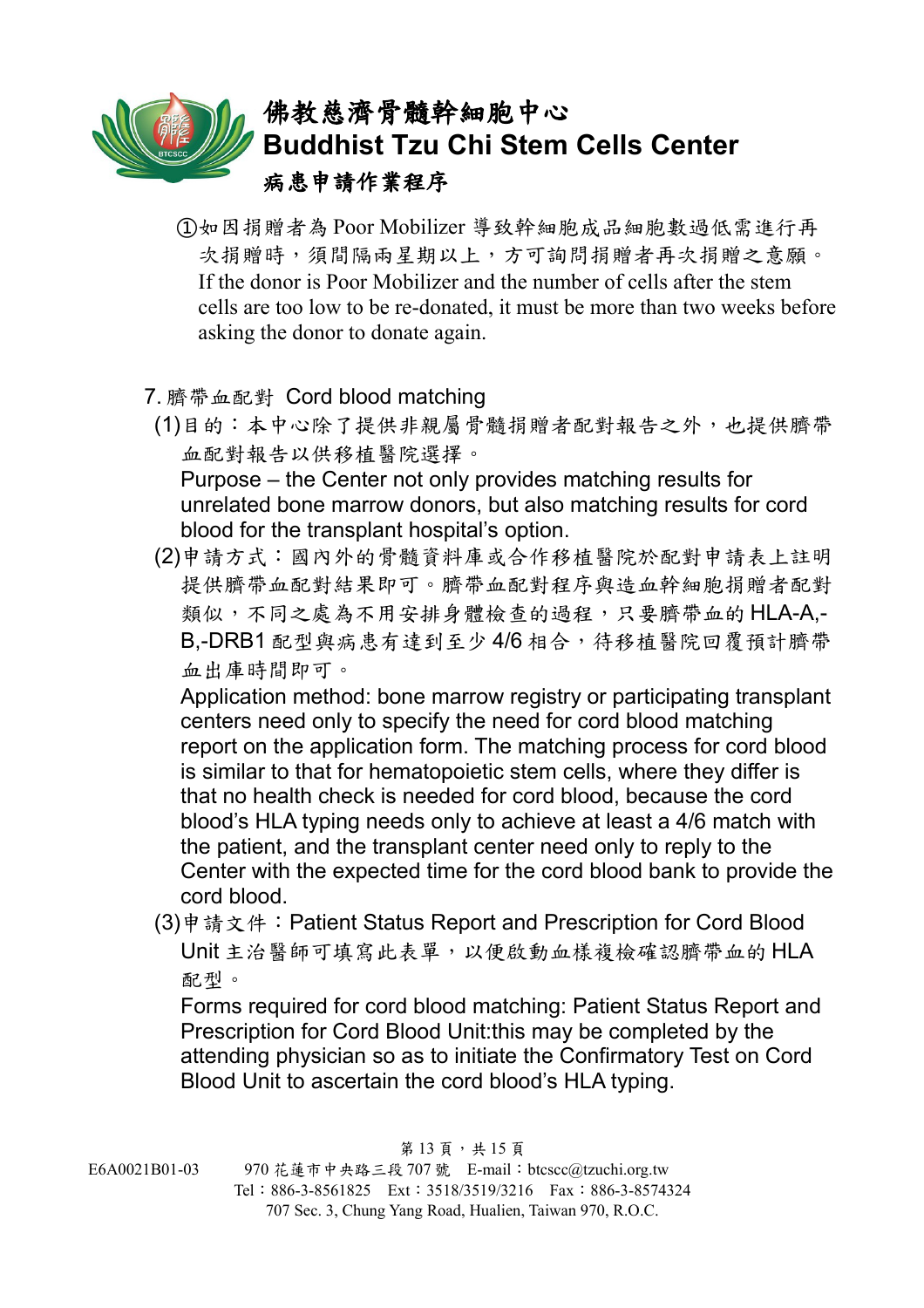

- (4)注意事項 Important information:
	- ①骨髓資料庫或海外合作移植醫院可要求寄送臍帶血樣本至各庫(院) 指定之 HLA 實驗室進行 HLA 配型檢驗。

Bone marrow registry or participating transplant centers may request to have the cord blood sampling sent to a specified HLA laboratory to conduct HLA typing test.

②Cord Blood Summary Report:提供臍帶血寶寶及母親血樣的檢驗 結果。可供主治醫師確認此袋臍帶血是否曾遭感染。在合作移植醫 院或骨髓資料庫要求進行臍帶血的配型複檢時,本中心將提供 Summary Report 給合作移植醫院。

Cord Blood Summary Report: provides blood sampling test results on the infant and birth mother donating the cord blood. It can aid attending physicians in determining whether the bag of cord blood has been infected. When participating transplant centers or bone marrow registry submit a request for cord blood typing test, the Center will provide a Summary Report.

③骨髓資料庫或合作移植醫院確認將要採用臍帶血時,請回覆預計臍 帶血移植日期及希望寄送臍帶血日期。 When the bone marrow registry or participating transplant center

has ascertained its intention to use the said cord blood, it shall reply to the Center with the expected cord blood transplantation date and the date it wishes the cord blood to be sent.

④移植醫院可自行指定或是由本中心提供合作快遞公司的聯絡資料, 以便協調臍帶血運送事宜。

The transplant center may specify a desired courier service, or the Center will provide the contact information of a courier service it uses to facilitate the arrangement for the cord blood's delivery.

- 8. 捐贈者保留原則 Donor Reservation Principle
- (1)目的:在配對程序的進行中,會因為病患病情及療程的情況導致配對 程序無法順利的進行,本中心捐贈者保留原則為保障移植醫院保留捐 贈者的權利。

第14頁,共15頁

E6A0021B01-03 970 花蓮市中央路三段 707 號 E-mail:btcscc@tzuchi.org.tw Tel:886-3-8561825 Ext:3518/3519/3216 Fax:886-3-8574324 707 Sec. 3, Chung Yang Road, Hualien, Taiwan 970, R.O.C.